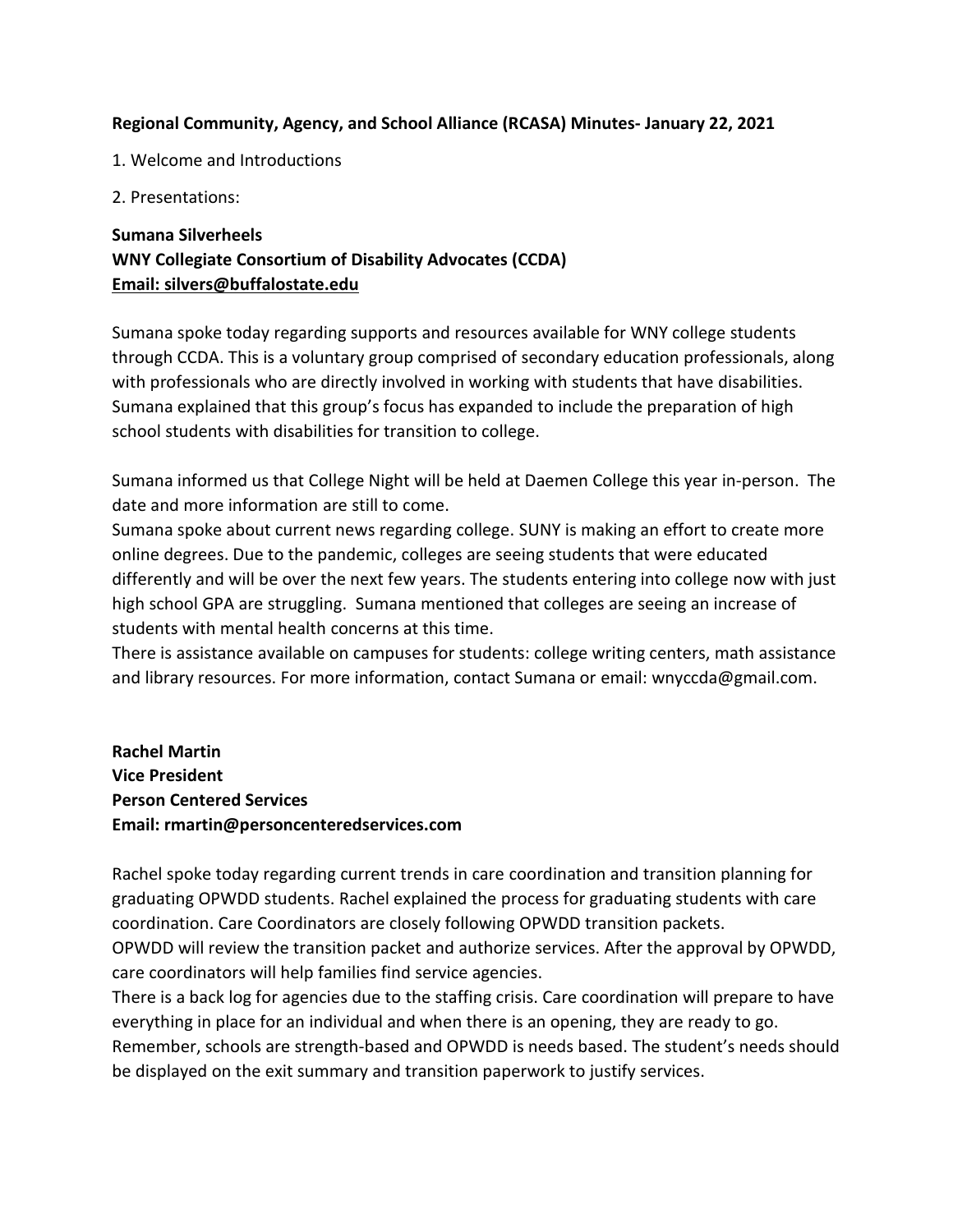Rachel explained that NY is an employment first state in regards to individuals with disabilities. If work will not be a possibility, then the team will work towards habilitative goals instead for day hab without walls, community hab, etc.

Rachel spoke about OPWDD housing, which goes from least restrictive first. There are rental subsidies available and depending on what kind of support is needed, supported apartments. Group home placements are limited and will go to those that are homeless or in neglectful situations first.

Rachel spoke about students graduating at 18 years old and how this could affect OPWDD services. Students should be encouraged to stay in school until 21. If the student is ready to graduate and to go to work, it may make sense. However, if the student would be most likely in a day hab, they should stay in school where they receive programming five days per week. If graduating early, OPWDD needs more documentation and school will need to show what was provided to the student while they were in school. There will need to be justification to authorize services.

Rachel mentioned that care coordinators should be invited to school meetings for students of all ages. There is an improved relationship with all providers if the care coordinator is involved. For students 18 and above, please involve your student's care coordinator at school meetings.

For families that do not need a lot of services at the time, care coordination can provide basic services with meetings for a life plan twice per year. More information, please contact PCS at 855-208-3533 or email: customerservice@personcenteredservices.com.

**Caitlin Wetherwax Accessibility Services Niagara County Community College 716-614-6229 Email: [cwetherwax@niagara.suny.edu](mailto:cwetherwax@niagara.suny.edu)**

Caitlin spoke to us regarding NCCC's Accessibility Office and from a community college perspective. She spoke about the differences in class offerings at a community colleges. For example, certificate or hands-on programs such as culinary.

NCCC's Accessibility Office has the same process as the universities. Parents need reminders on understanding differences between services at school and college.

An important reminder to students and families, at seven years, schools no longer keep student records. If a student wants to return to college after seven years, they will need to get re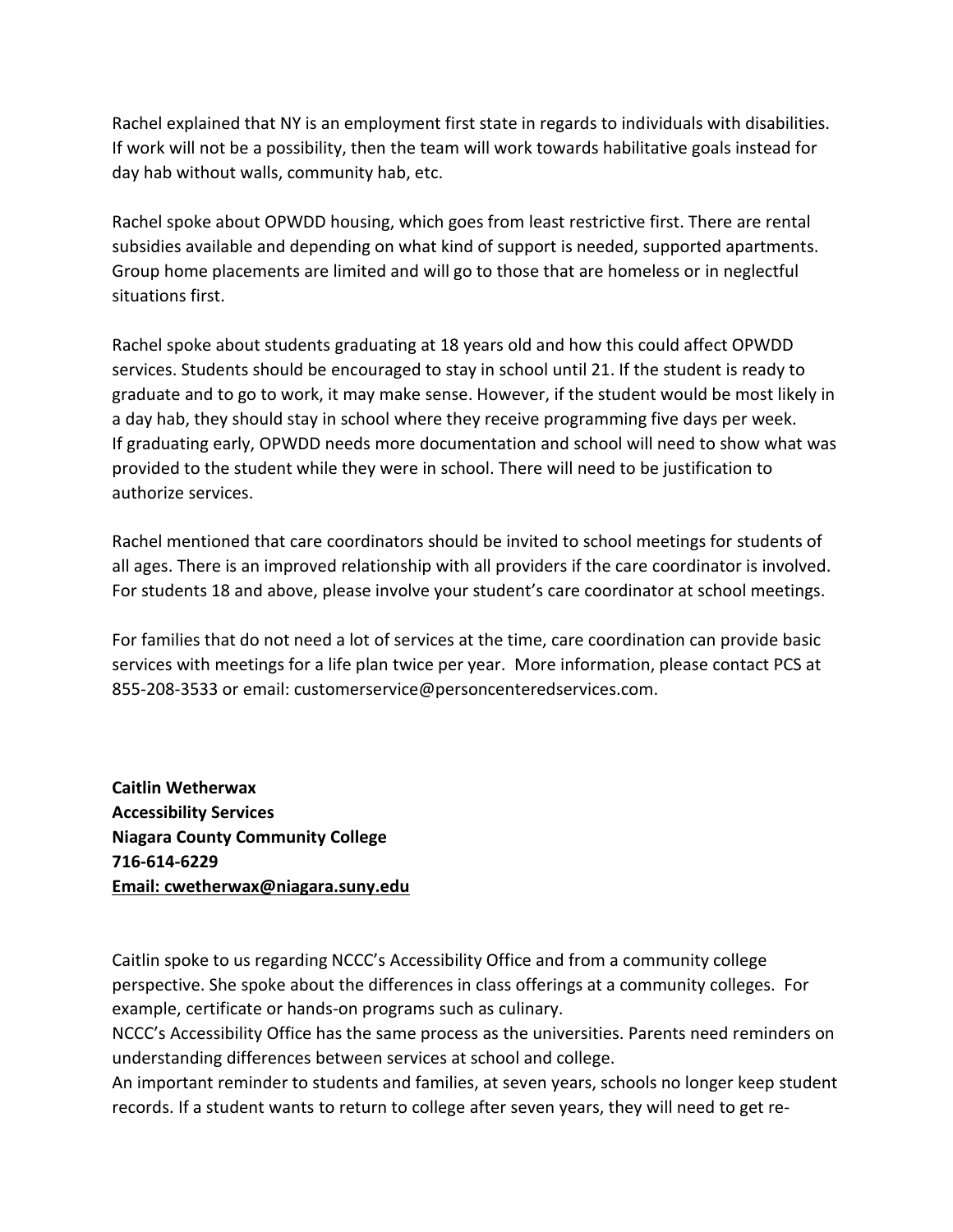evaluated if they didn't keep their school paperwork. Many students do not know their disability diagnosis or have medical documentation.

Parents and care coordinators can attend meetings with the Accessibility Office. Once a plan is put in place, the student does not need to come back in. If something is not working during the school year, the student can come back in for changes.

Dorm accommodations should be coordinated with the school as soon as possible. This should be done at least by summer so the Accessibility Office can coordinate with the student's doctor. Appointments with the Accessibility Office can be scheduled one year ahead of time. Meetings are scheduled through an online calendar on NCCC's website. Schools can fax documents over to NCCC Accessibility office.

**Marilyn Patterson Disability Resource Coordinator Niagara's Worksource One 1001 Eleventh St. Niagara Falls, NY 14301 716-278-1695 Email: [Marilyn.Patterson@niagaracounty.com](mailto:Marilyn.Patterson@niagaracounty.com)**

Marilyn is the Disability Resource Coordinator at Worksource One and she assists with employment and benefit information for individuals with disabilities. She may refer out to a different agency, or individuals may stay on her caseload depending on their situation. Marilyn also works with the Ticket To Work Program for ages 18-24.

Marilyn provided information regarding programs available at Niagara's Worksource One. Niagara County Summer Youth Program, is currently accepting applications for ages 14-20. Applications are available on the website. Students must go through their guidance offices to apply and working papers are needed. This is a TANF based program and students must meet the eligibility for services. There are placements all over Niagara County and they will try to match up students to their interests. There is no job coaching support available. However, if student is linked with ACCES-VR, they can be connected to job coach support. Contact person is dawn.cody@niagaracounty.com

Worksource One offers an In-School Program for high school seniors that are facing barriers. Students that OPWDD will not support could benefit from this program, such as students with ADHD or LD.

Additionally, there is an Out-of -School Program for 16-24 year olds that are not attending school and facing barriers. This program offers pay to gain work skills, job search, explore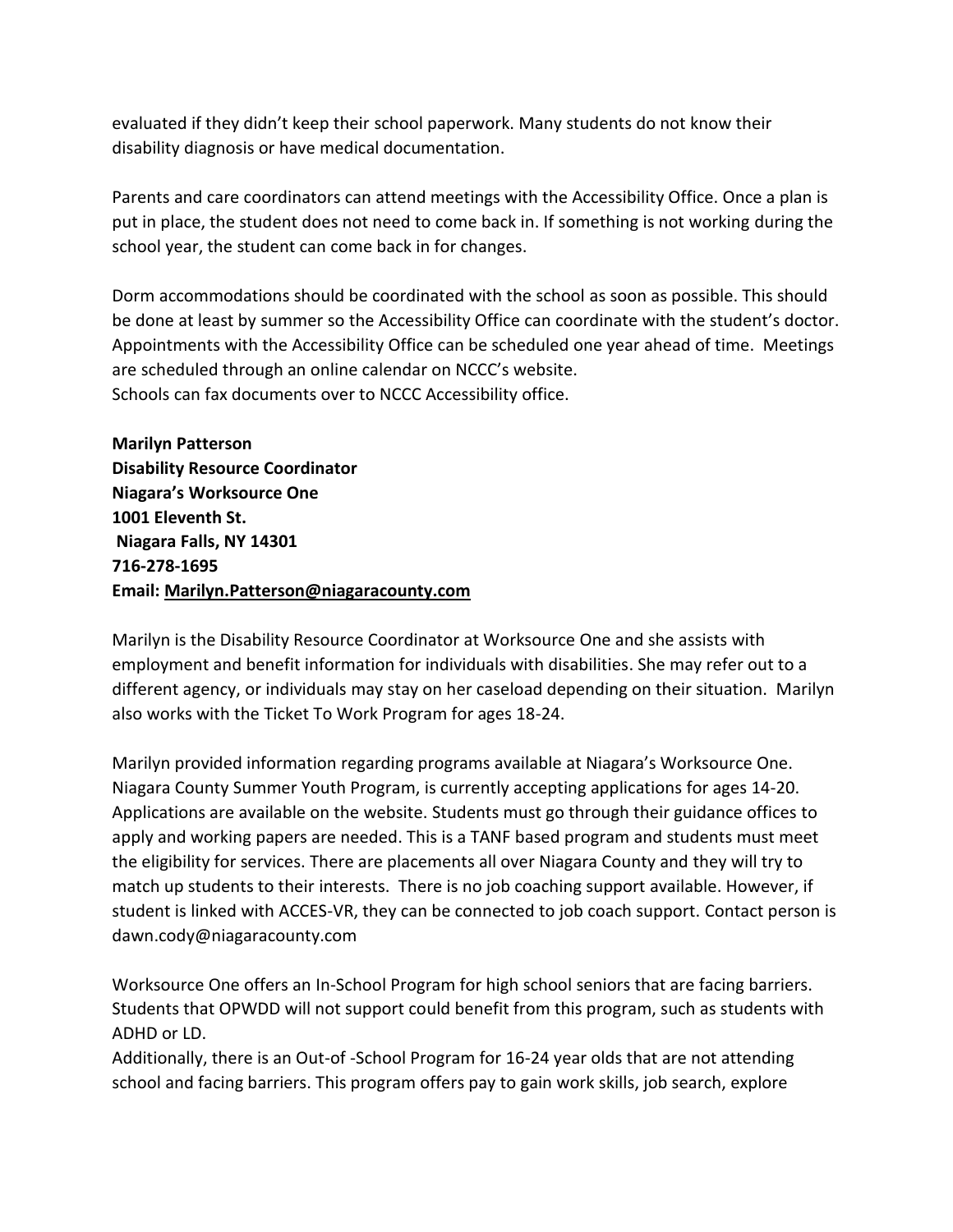career options, and work towards a GED/TASC. For additional information contact Dawn Cody. Email: [dawn.cody@niagarac](mailto:dawn.cody@niagara)ounty.com.

There is a justice involved and ex-offender specialized program to assist job seekers who were previously convicted of a crime. For more information, please contact Worksource One. Niagara Falls location: 716-278-8108 or Lockport Office: 716-280-6185.

**Kristine Snyder Local School Transition Supervisor OPWDD 585-241-5852 Email: [Kristine.Snyder@opwdd.ny.gov](mailto:Kristine.Snyder@opwdd.ny.gov)**

Kristine is the supervisor for Finger Lakes and Western districts. She introduced Dustin Ghezaili, the new local OPWDD Western Transition contact person. (He replaced Stephanie McLean Beathley). Dustin's email: [dustin.t.ghezaili@opwdd.ny.gov.](mailto:dustin.t.ghezaili@opwdd.ny.gov)

Kristine explained the transition process for OPWDD. In July, transition packets are sent out for the new year. This is information that will go between schools, care coordinators, and OPWDD. The packet is sent to OPWDD with the exit summary, survey, and documents. It is good to be strength- based, but also you need to show the student's needs for services with OPWDD.

You can contact Kristine or Justin if you need information to whether a student has OPWDD eligibility and what agency they are working with. Kristine mentioned it is important to prepare early for transition planning and linkage to OPWDD. Any questions, please contact Dustin or Kristine.

**Melissa Golpl Independent Broker OPWDD Self-Directed Services 716-903-1391 Email: melissa@selfdirectionpsa.com**

Melissa is an independent broker and works with individuals and families regarding selfdirected services. She spoke about benefits of self-direction through OPWDD. There is more control over services, but comes with a lot of responsibility.

With a self-directed plan, you can pay more than an agency can and develop a plan to that suits individual interests. Melissa stated that with documentation for OPWDD, it is important to show the needs of individual. The exit summaries should reflect what is needed to support the student after graduation.